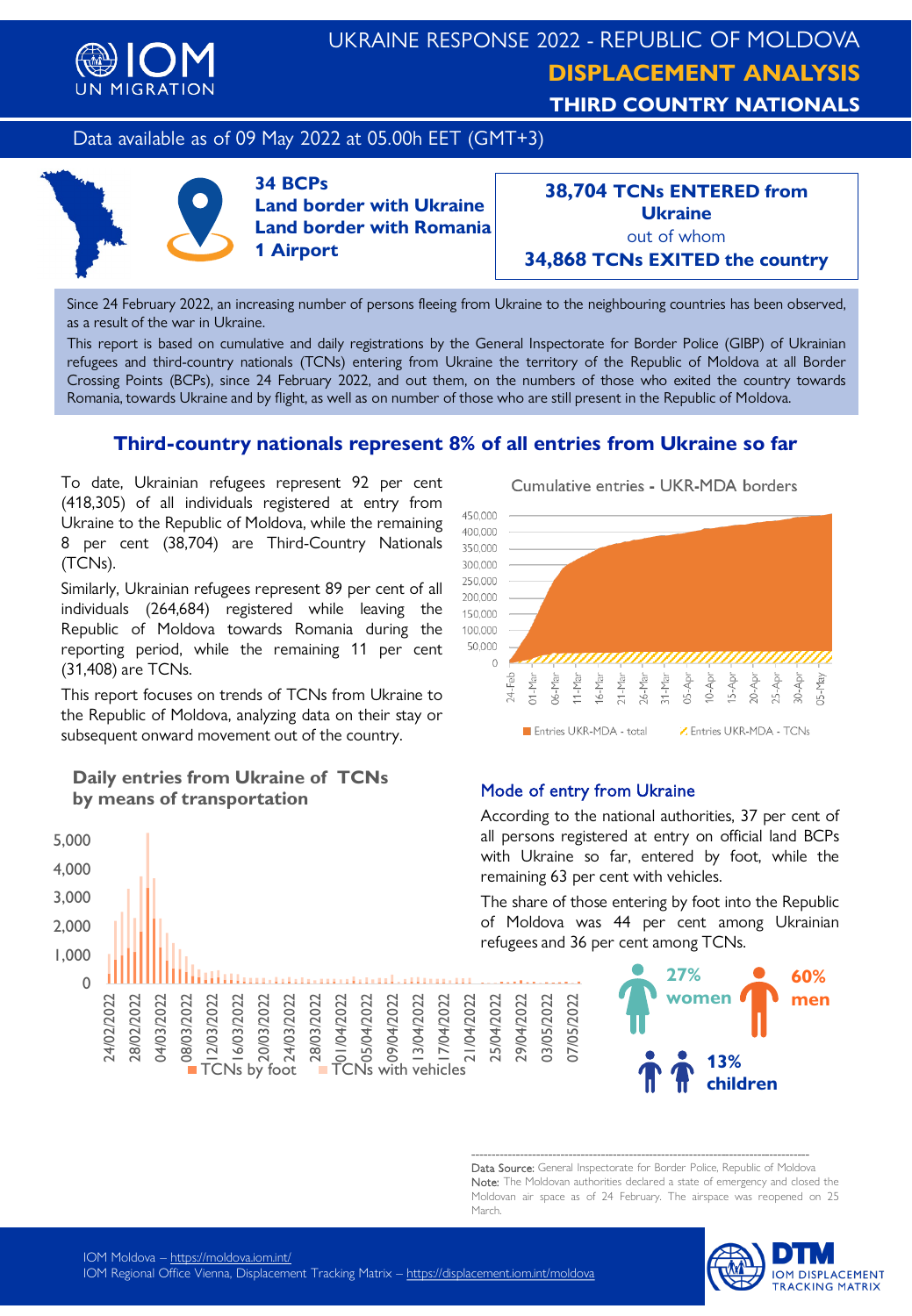

# UKRAINE RESPONSE 2022 - REPUBLIC OF MOLDOVA **DISPLACEMENT ANALYSIS THIRD COUNTRY NATIONALS**

Data available as of 09 May 2022 at 05.00h EET (GMT+3)

# Entries from Ukraine

#### Land BCPs – Republic of Moldova-Ukraine

Some 38,704 TCNs of 147 different countries/nationalities were registered at entry from Ukraine so far: the majority were adult men (60%) followed by adult women (27%) and children (13%). Of these, top nationalities by number of entries in the Republic of Moldova so far were Azerbaijan (19%), Russian Federation (11%), China (10%), Turkey (7%), Israel, Georgia and Romania (5% each), Viet Nam, Bulgaria and Armenia (3% each).

#### Entries of TCNs by age and sex - UKR-MDA BCPs



#### **Entries of TCNs - UKR-MDA BCPs**



The highest shares of children were among nationals of the United States (30%), Israel (24%) and the Russian Federation (17%), while lowest shares were among TCNs from Turkey (5%) and China (6%).

The highest shares of women were among nationals of the Russian Federation (47%) and Armenia (44%), Viet Nam (40%), Belarus (38%), while the lowest shares of women were among TCNs from Turkey (7%) and Bulgaria (16%).

## Exits from the Republic of Moldova

#### Exits towards Romania, Ukraine, by flight

TCNs represented 14 per cent of exits towards Romania as reported by national authorities, with 45,244 TCNs of 147 different countries. Azerbaijan (17%), China (8%), Turkey and Russian Federation (7% each), Italy and Germany (5% each) were the top nationalities registered at exit towards Romania\* so far (excluding Romanians). Among TNCs, 63 per cent were men, 26 per cent were women and the remaining 11 per cent were children.

Additionally, among all those who entered from Ukraine since 24 February, 1,994 TCNs were reported to have left Moldova by flight and 1,466 TCNs were registered at exit towards Ukraine.

Luxembourg, Ethiopia, Panama, Iceland, the Gambia, Angola, Dominican Republic are the main national groups of TCNs that entered from Ukraine since 24 February and that could manage to exit the country towards Romania or by flight to their origin countries. Overall, citizens of 90 different countries transited from Ukraine through Moldova towards other destinations.



.

<sup>------------------------------------------------------------------------------------</sup> \* This includes persons entered since 24 February from all borders (from Ukraine, from Romania and by flight).